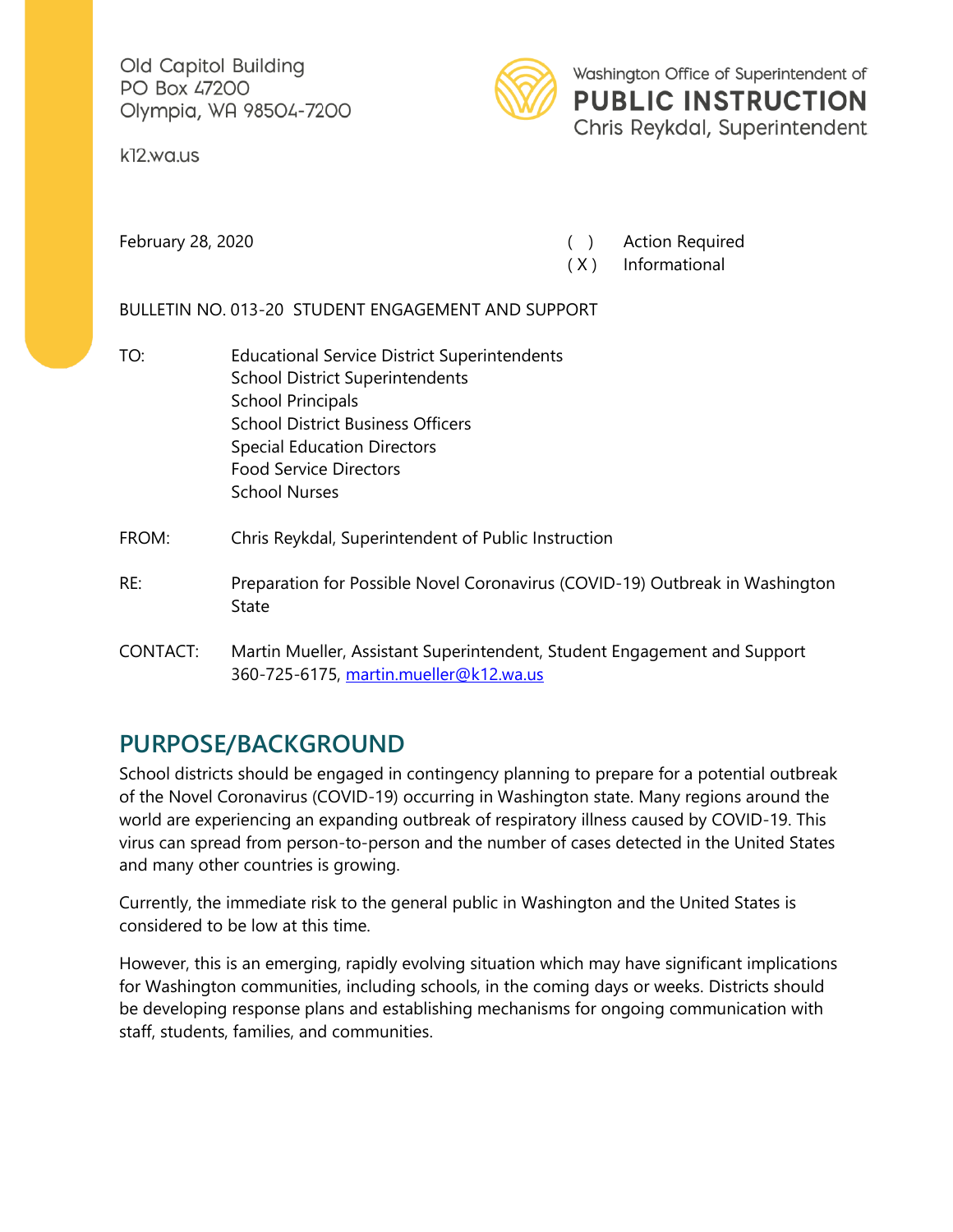# **KEY ACTION STEPS FOR SCHOOL DISTRICTS**

**Ground yourself and your staff in the facts and stay up to date on the current status of COVID-19 in Washington.** The best source of information right now is the [Washington State](https://www.doh.wa.gov/Emergencies/Coronavirus)  [Department of Health \(DOH\) Novel Coronavirus webpage.](https://www.doh.wa.gov/Emergencies/Coronavirus) There, you can find a COVID-19 fact sheet available in 11 languages and a page dedicated to schools (which includes the PowerPoint slides from the 1-hour webinar DOH and the Office of Superintendent of Public Instruction [OSPI] jointly hosted on February 25). The site also includes workplace recommendations and links to Centers for Disease Control (CDC) resources and information. Both the DOH and CDC websites are updated regularly. Attached is the Coronavirus Disease [2019 \(COVID-19\) and Schools Information for School Nurses and Administrators](https://www.doh.wa.gov/Portals/1/Documents/1600/DOHCoronavirusInfoSchools.pdf) document.

Continue to engage in routine infection control procedures. It is important to emphasize—and teach, when necessary—good personal hygiene practices to prevent the spread of viruses. This includes appropriate handwashing, covering coughs, and staying home when sick. Also, standard cleaning and disinfecting procedures are typically adequate to slow the spread of respiratory illness. For more information, see OSPI's [Infectious Disease Control Guide for School](https://www.k12.wa.us/sites/default/files/public/healthservices/pubdocs/infectiousdiseasecontrolguide.pdf)  [Staff.](https://www.k12.wa.us/sites/default/files/public/healthservices/pubdocs/infectiousdiseasecontrolguide.pdf)

#### **Establish an open line of communication with your [Local Health Jurisdiction \(LHJ\)](https://www.doh.wa.gov/Portals/1/Documents/1000/SystemsTransformation/LocalHealth/LHJ-DirectorAdministratorHealthOfficerInformation.pdf)**

**leadership.** In response to COVID-19, Washington state has established a robust incident management structure, led by DOH, which includes ongoing communication with Washington's 35 LHJs. Any decisions to control the spread of COVID-19 in Washington through "social distancing" measures such as cancelling public gatherings; closing businesses, schools, or childcare programs; or others will likely come through this decision-making structure. Now is the time to be working together in your community to prepare for these possibilities. As a reminder, the school district superintendent always has the authority to close schools should the need arise, and state law also provides authority to local health officers to take measures, such as school closures, to control and prevent the spread of dangerous, contagious, or infectious diseases within their jurisdiction.

**Routinely communicate with your school community,** including your contracted educational providers such as non-public agencies, about this evolving situation. Staff, students, and families should know where to go to find accurate, factual sources of information, and should know that you are monitoring the situation and are in ongoing communication with your local public health officials. A simple step such as posting a brief message to your district homepage with links to the DOH webpage and fact sheets will reduce anxiety in your community.

**Intentionally and persistently combat stigma.** As new information emerges, please remind your community that the risk of COVID-19 is not at all connected to race, ethnicity, or nationality. Stigma will not help to fight the illness. Sharing accurate information during a time of heightened concern is one of the best things we can do to keep rumors and misinformation from spreading.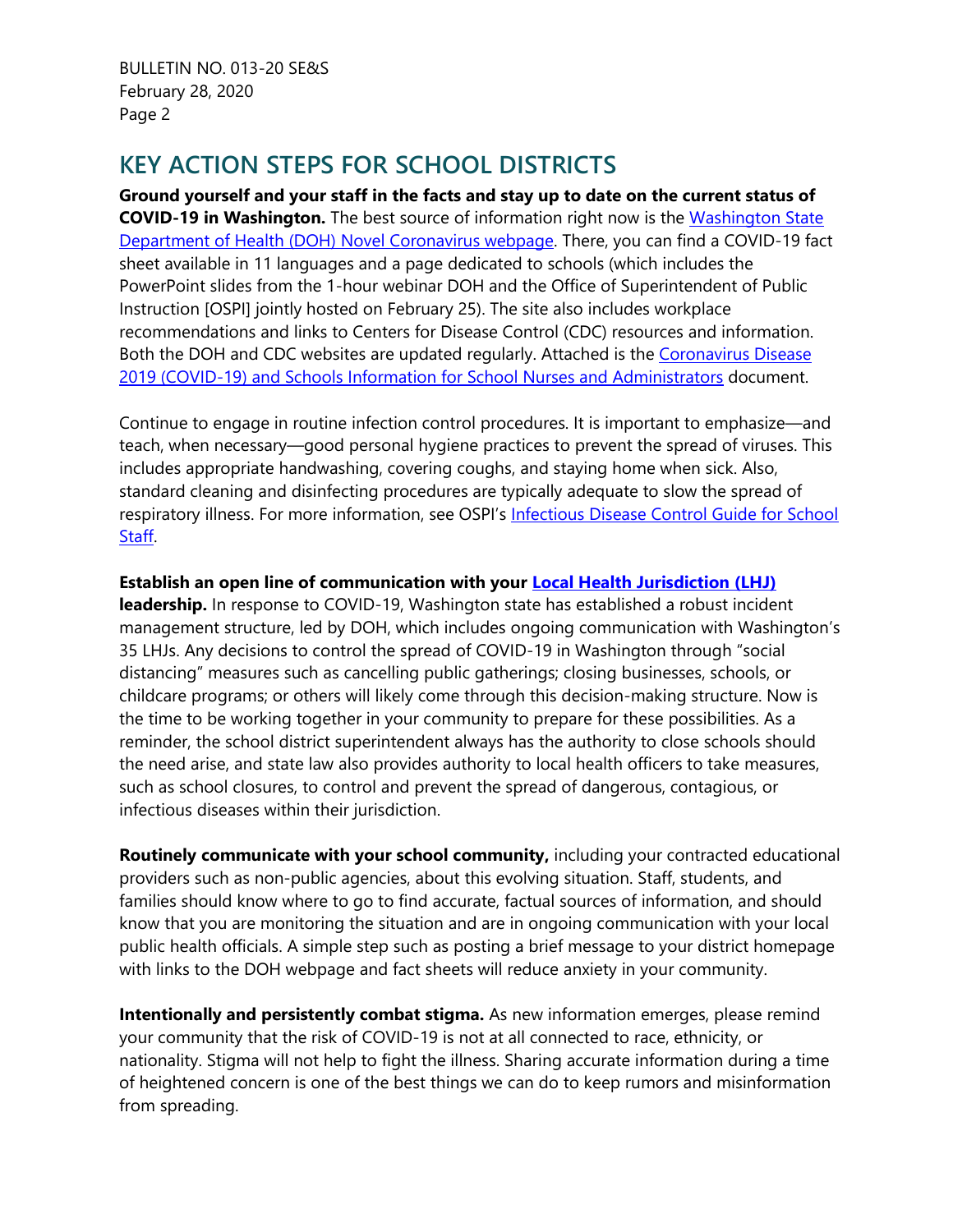When preparing for a potential COVID-19 outbreak, school officials must not rely on assumptions or stereotypes related to race, color, or national origin in identifying students, families, or employees who may have recently traveled to a country with widespread transmission of COVID-19 or who may otherwise be at risk of infection.

In addition, school officials should be mindful that bullying, intimidation, or harassment of students based on actual or perceived race, color, national origin, or disability may result in race- or disability-based harassment that violates state and federal civil rights laws. School districts must take immediate and appropriate action to investigate or otherwise determine what occurred when responding to reports of bullying or harassment of students based on actual or perceived race, color, national origin, or disability (including the actual disability of being infected with COVID-19 or perception of being infected). If an investigation reveals that the actual or perceived race, color, national origin, or disability created a hostile environment that is, the conduct was sufficiently serious to interfere with or limit a student's ability to participate in or benefit from the services, activities, or opportunities offered by a school—the school must take prompt and effective steps reasonably calculated to end the bullying or harassment, eliminate any hostile environment, prevent the bullying or harassment from recurring, and, as appropriate, remedy its effects.

**Engage in contingency planning** for the possibility of extended school closures should the situation in our state dramatically change in the coming weeks. Closures in other countries experiencing the COVID-19 disease outbreak are ranging from a few days to a few weeks.

Below are a series of topics your school district should consider relative to school district closures.

# **PLANNING CONSIDERATIONS FOR SCHOOL DISTRICTS**

### **Alternative Learning Experiences/Online Learning**

While some of you may be in a position to maintain educational continuity for some of your schools or programs using distance learning methods (Alternative Learning Experiences [ALE], online), we urge you to use an equity lens when making these plans. School districts must ensure equal access to education for **all** students. It will likely make more sense to cancel school and/or district services and make up missed days at the end of the school year, rather than deploying a distance learning model that can be accessed by some, but not all, of your students.

Should you decide to continue educational services through a "distance learning" model at a program, school, or district level during a closure and count the time as a school day and claim apportionment, you must follow the requirements and procedures for ALE and/or online learning.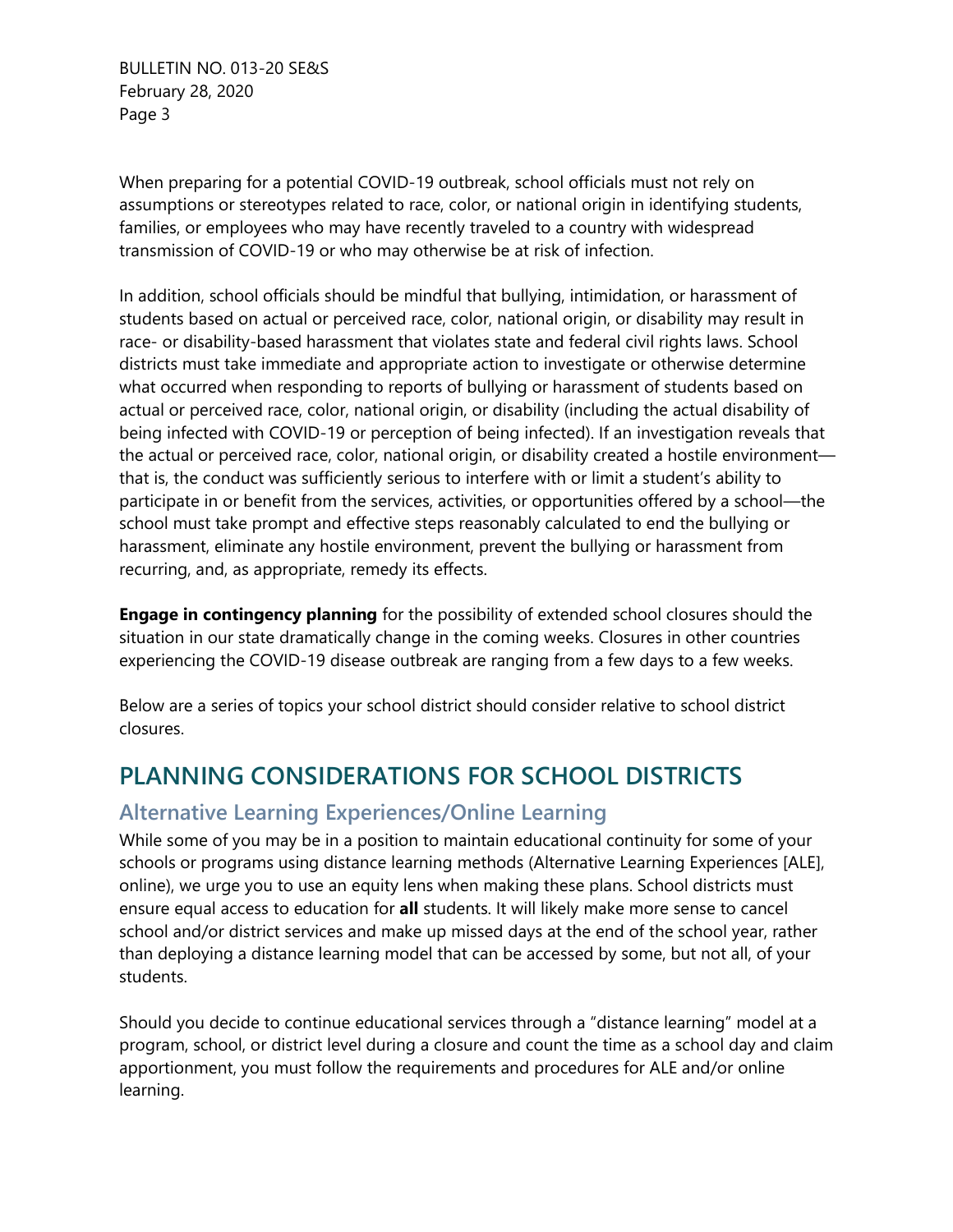ALE requirements that need to be in place ahead of claiming ALE funding include a school board policy and a teacher-developed written student learning plan for each student. Online learning options also must follow board policy and may need contracts in place with online providers. Both ALE and online rules are "in addition" to existing state and federal policy, and do not waive such policy or requirements. This means that students need to be able to participate in their learning equitably and have access to all their relevant services and supports. Because of these requirements, ALE and online courses may not be something a traditional school could quickly implement to provide the required instructional days and hours. Please see OSPI's **[Alternative Learning](https://www.k12.wa.us/student-success/learning-alternatives/alternative-learning-experience) and [Online Learning](https://www.k12.wa.us/student-success/learning-alternatives/online-learning)** webpages for more information.

### **Special Education**

Provision of education for students with disabilities is another important consideration when engaging in this planning.

In the event of extended school closures, the school district remains responsible for the free appropriate public education (FAPE) of its students eligible for special education services with an individualized education program (IEP). Districts will want to plan how they will continue to meet the requirements of the Individuals with Disabilities Education Act (IDEA). Please consider the following during your contingency planning:

- If a school closure causes educational services for all students to cease within the school/district, then the school/district is generally not required to provide services to the affected students eligible for special education services during that same period of time (OSEP Letter to Pergament, December 2013). This general standard is especially true in cases where the school district will still provide the required minimum of school days.
- Develop a protocol to communicate proactively with parents and guardians regarding their child's IEP services prior to and during a closure, as well as follow-up communication on next steps once the school reopens.
	- $\circ$  Consider what other agencies and organizations should be included in the communication, including contracted providers and non-public agencies.
	- o Review how the closure impacted the delivery of special education and related services to students eligible for special education services.
		- **•** Determine if the delay in services created a need for make-up services (if the delay in services resulted in a loss of educational benefit based on the degree of skill loss).
		- Determine if the delay in services created or changed the student's need for extended school year (ESY) services based on the length of time of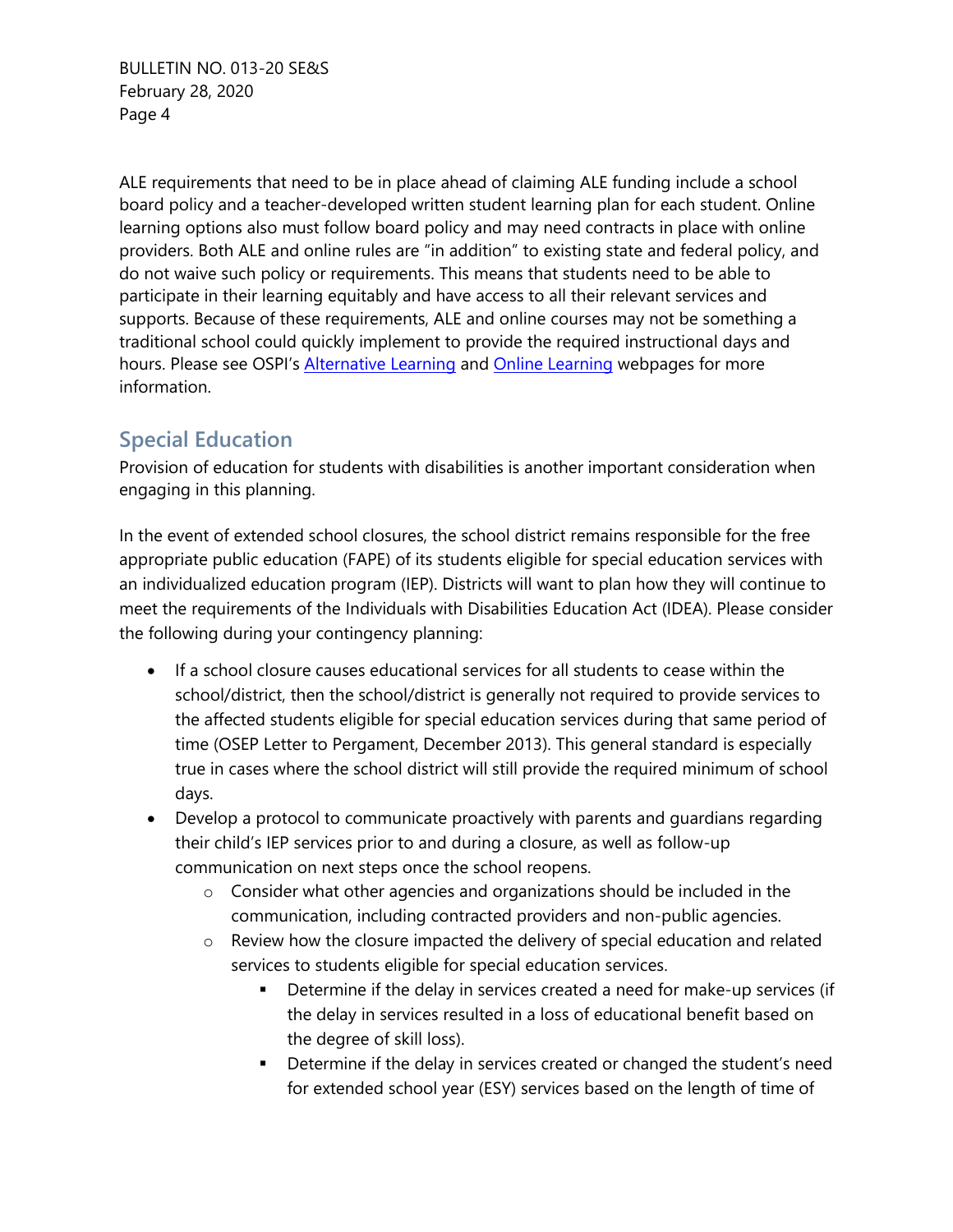> the school outage and the resulting impact of the interruption to the student's services.

- $\circ$  Any decision to provide make-up services is reviewed by the student's IEP team on a case-by-case basis. If needed, these make-up services should be documented as part of the student's IEP, either with a Prior Written Notice following an IEP meeting and/or through the IEP amendment process.
- Develop a protocol to communicate with school administrators and educators in order to prepare staff for any plans to address the needs of students eligible for special education, child find activities, evaluations/reevaluations, and IEP implementation.
	- o IEPs must be implemented immediately upon school starting.
	- o Any lapsed evaluations, reevaluations, or IEPs should be scheduled for completion upon the start of school.

### **Child Nutrition Services**

Continuity of food services, particularly for our most vulnerable students and families, is another important consideration. Please consider students who rely on school meals when assessing the need for school closures. Many students rely on school meals to meet their basic nutritional needs.

The United States Department of Agriculture (USDA) child nutrition programs, including the National School Lunch Program, operate through group feeding sites. During major outbreaks, USDA *may* allow waivers to certain requirements. We will continue to monitor and await further guidance from USDA.

### **Apportionment and School District Waivers**

As a reminder, a school- or district-wide emergency closure resulting from efforts to control an infectious disease outbreak would meet the definition of an emergency closure due to an unforeseen natural event, which would allow OSPI to **waive school days** under Washington Administrative Code (WAC) 392-129—Emergency School Closure. Additional [information and](https://www.k12.wa.us/sites/default/files/public/safs/pubdocs/Emergency%20School%20Closures%20Laws%20Guidance.pdf)  [guidance about emergency school closures](https://www.k12.wa.us/sites/default/files/public/safs/pubdocs/Emergency%20School%20Closures%20Laws%20Guidance.pdf) is available on the OSPI website.

OSPI will review and amend rules, if necessary, to ensure that school districts' 2019–20 school year apportionment allocations are not reduced due to short- or long-term emergency closure specifically related to COVID-19. After school resumes and the duration and impact of the closure is known, waivers shall be submitted in a letter to OSPI with the elements described in WAC 392-129-125. Should the governor declare a state of emergency related to COVID-19, OSPI will engage in rulemaking to allow for the waiver of annual average instructional hours under the authority granted under Revised Code of Washington (RCW) 28A.150.290(2) specific to this event.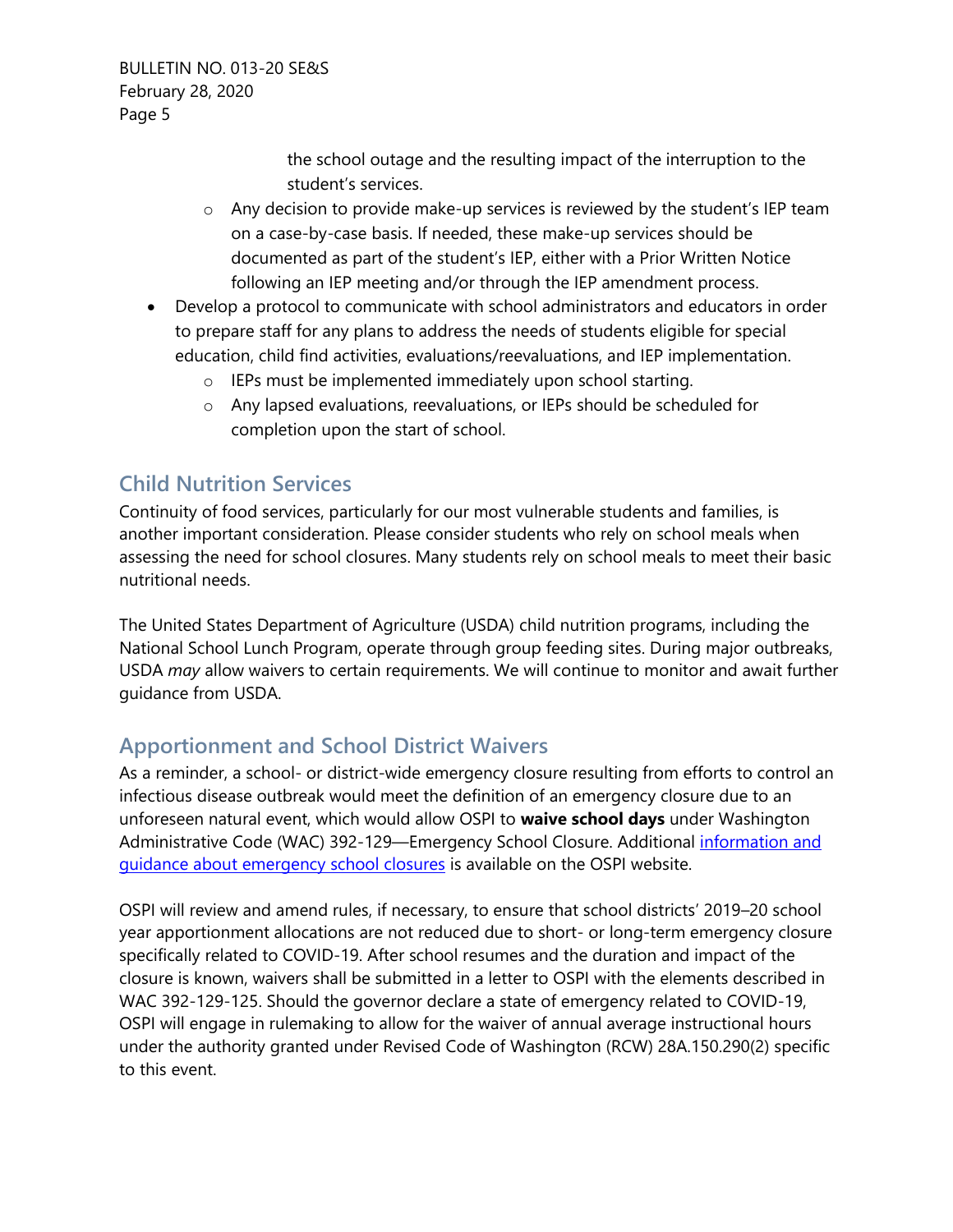Finally, we want to assure you that OSPI's Continuity of Operations Plan (COOP) includes provisions for ensuring **ongoing apportionment payments** and other school district supports in the event of emergency situations such as a widespread infectious disease outbreak. If your district has a COOP, you should promptly familiarize yourself with its procedures to make certain your district can continue performing its essential functions if its leadership and key staff are unable to perform their duties due to an outbreak. Your COOP and other contingency planning should include provisions to ensure your payroll processes will continue in the event district operations are placed on hold.

#### **State Assessments**

The spring testing window for Smarter Balanced English language arts (ELA) and mathematics begins March 2 and ends June 2. OSPI's Assessment and Student Information division will work with you on any alternate scheduling or related issues should the need arise.

### **INFORMATION AND ASSISTANCE**

For general questions regarding this bulletin, please contact Martin Mueller, Assistant Superintendent of Student Engagement and Support, at 360-725-6175 or email martin.mueller@k12.wa.us</u>. The OSPI TTY number is 360-664-3631.

For specific questions about Alternative Learning Experience, please contact Anissa Sharratt, Manager for Alternative Learning, at 360-725-4954 or email [anissa.sharratt@k12.wa.us.](mailto:anissa.sharratt@k12.wa.us)

For specific questions about online learning, please contact Nicole Gonzalez, Manager for Online Learning, at 360-725-6058 or email [nicole.gonzalez@k12.wa.us.](mailto:nicole.gonzalez@k12.wa.us)

For specific questions about school meal programs, please contact Leanne Eko, Director of Child Nutrition Services, at 360-725-0410 or email [leanne.eko@k12.wa.u.s](mailto:leanne.eko@k12.wa.u.s)

For specific questions about special education, please contact Glenna Gallo, Assistant Superintendent of Special Education, at 360-725-6075 or email [glenna.gallo@k12.wa.us.](mailto:glenna.gallo@k12.wa.us)

For specific questions about civil rights compliance, please contact OSPI's office of Equity and Civil Rights at 360-725-6162, 360-664-3631 (TTY), or [equity@k12.wa.us.](mailto:equity@k12.wa.us) For relevant quidance regarding how schools can protect civil rights during an outbreak, see the U.S. Department of Education Office of Civil Rights **Fact Sheet** released during the 2014 Ebola outbreak.

For specific questions about state assessments, please contact the Assessment Operations office at 360-725-6348 or email [assessment@k12.wa.us.](mailto:assessment@k12.wa.us)

For specific questions about obtaining a school day waiver, please contact T.J. Kelly, Chief Financial Officer, at 360-725-6301 or email [thomas.kelly@k12.wa.us.](mailto:thomas.kelly@k12.wa.us)